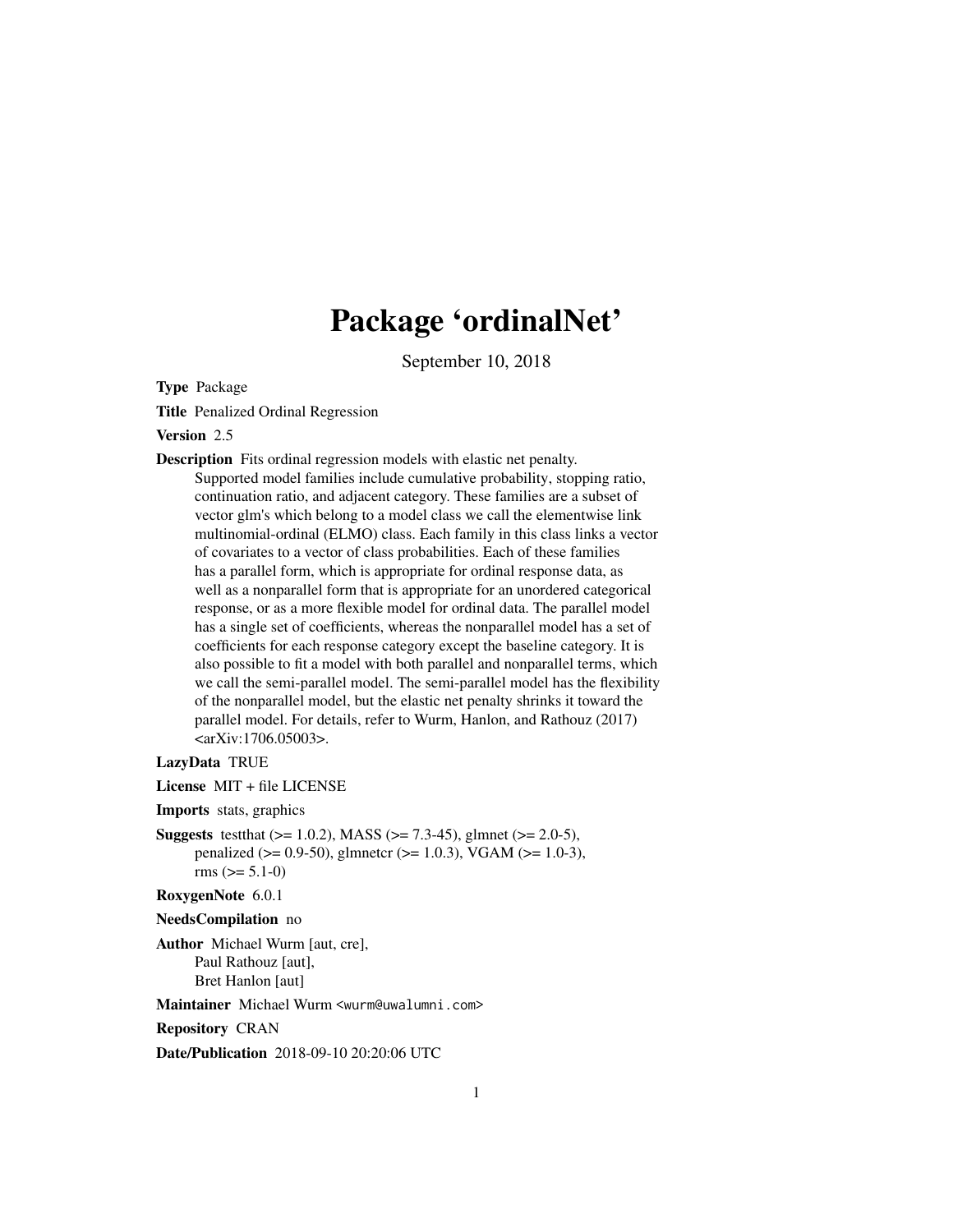## <span id="page-1-0"></span>R topics documented:

| Index | 19 |
|-------|----|
|       |    |
|       |    |
|       |    |
|       |    |
|       |    |
|       |    |
|       |    |
|       |    |
|       |    |
|       |    |
|       |    |
|       |    |

coef.ordinalNet *Method to extract fitted coefficients from an "ordinalNet" object.*

### Description

Method to extract fitted coefficients from an "ordinalNet" object.

#### Usage

```
## S3 method for class 'ordinalNet'
coef(object, matrix = FALSE, whichLambda = NULL,
 criteria = c("aic", "bic"), ...)
```
#### Arguments

| object      | An "ordinalNet" S3 object.                                                                                                                 |
|-------------|--------------------------------------------------------------------------------------------------------------------------------------------|
| matrix      | Logical. If TRUE, coefficient estimates are returned in matrix form. Otherwise a<br>vector is returned.                                    |
| whichLambda | Optional index number of the desired lambda within the sequence of lambda Vals.<br>By default, the solution with the best AIC is returned. |
| criteria    | Selects the best lambda value by AIC or BIC. Only used if which Lambda=NULL.                                                               |
| $\cdots$    | Not used. Additional coef arguments.                                                                                                       |

#### Value

The object returned depends on matrix.

#### See Also

[ordinalNet](#page-2-1)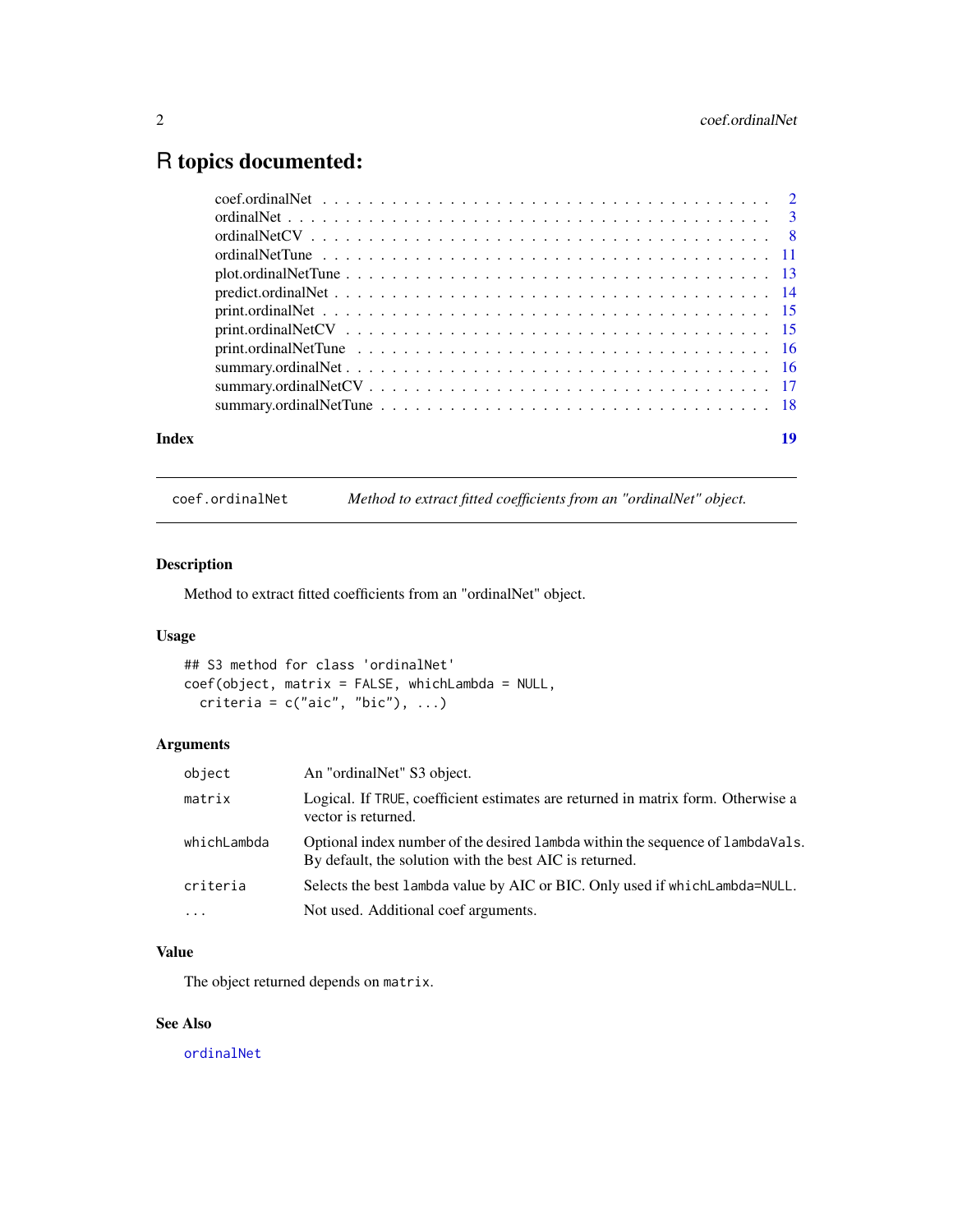#### <span id="page-2-0"></span>ordinalNet 3

#### Examples

# See ordinalNet() documentation for examples.

<span id="page-2-1"></span>ordinalNet *Ordinal regression models with elastic net penalty*

#### **Description**

Fits ordinal regression models with elastic net penalty by coordinate descent. Supported model families include cumulative probability, stopping ratio, continuation ratio, and adjacent category. These families are a subset of vector glm's which belong to a model class we call the elementwise link multinomial-ordinal (ELMO) class. Each family in this class links a vector of covariates to a vector of class probabilities. Each of these families has a parallel form, which is appropriate for ordinal response data, as well as a nonparallel form that is appropriate for an unordered categorical response, or as a more flexible model for ordinal data. The parallel model has a single set of coefficients, whereas the nonparallel model has a set of coefficients for each response category except the baseline category. It is also possible to fit a model with both parallel and nonparallel terms, which we call the semi-parallel model. The semi-parallel model has the flexibility of the nonparallel model, but the elastic net penalty shrinks it toward the parallel model.

#### Usage

```
ordinalNet(x, y, alpha = 1, standardize = TRUE, penaltyFactors = NULL,
  positiveID = NULL, family = c("cumulative", "sratio", "cratio", "acat"),
  reverse = FALSE, link = c("logit", "probit", "cloglog", "cauchit"),
  customLink = NULL, parallelTerms = TRUE, nonparallelTerms = FALSE,
  parallelPenaltyFactor = 1, lambdaVals = NULL, nLambda = 20,
  lambdaMinRatio = 0.01, includeLambda0 = FALSE, alphaMin = 0.01,
  pMin = 1e-08, stopThresh = 1e-08, threshOut = 1e-08, threshIn = 1e-08,
 maxiterOut = 100, maxiterIn = 100, printIter = FALSE,
  printBeta = FALSE, warn = TRUE, keepTrainingData = TRUE)
```
#### Arguments

| X           | Covariate matrix. It is recommended that categorical covariates are converted<br>to a set of indicator variables with a variable for each category (i.e. no baseline<br>category); otherwise the choice of baseline category will affect the model fit.                            |
|-------------|------------------------------------------------------------------------------------------------------------------------------------------------------------------------------------------------------------------------------------------------------------------------------------|
|             | Response variable. Can be a factor, ordered factor, or a matrix where each row is<br>a multinomial vector of counts. A weighted fit can be obtained using the matrix<br>option, since the row sums are essentially observation weights. Non-integer<br>matrix entries are allowed. |
| alpha       | The elastic net mixing parameter, with $\theta \leq$ alpha $\leq$ 1. alpha=1 corresponds<br>to the lasso penalty, and alpha=0 corresponds to the ridge penalty.                                                                                                                    |
| standardize | If standardize=TRUE, the predictor variables are scaled to have unit variance.<br>Coefficient estimates are returned on the original scale.                                                                                                                                        |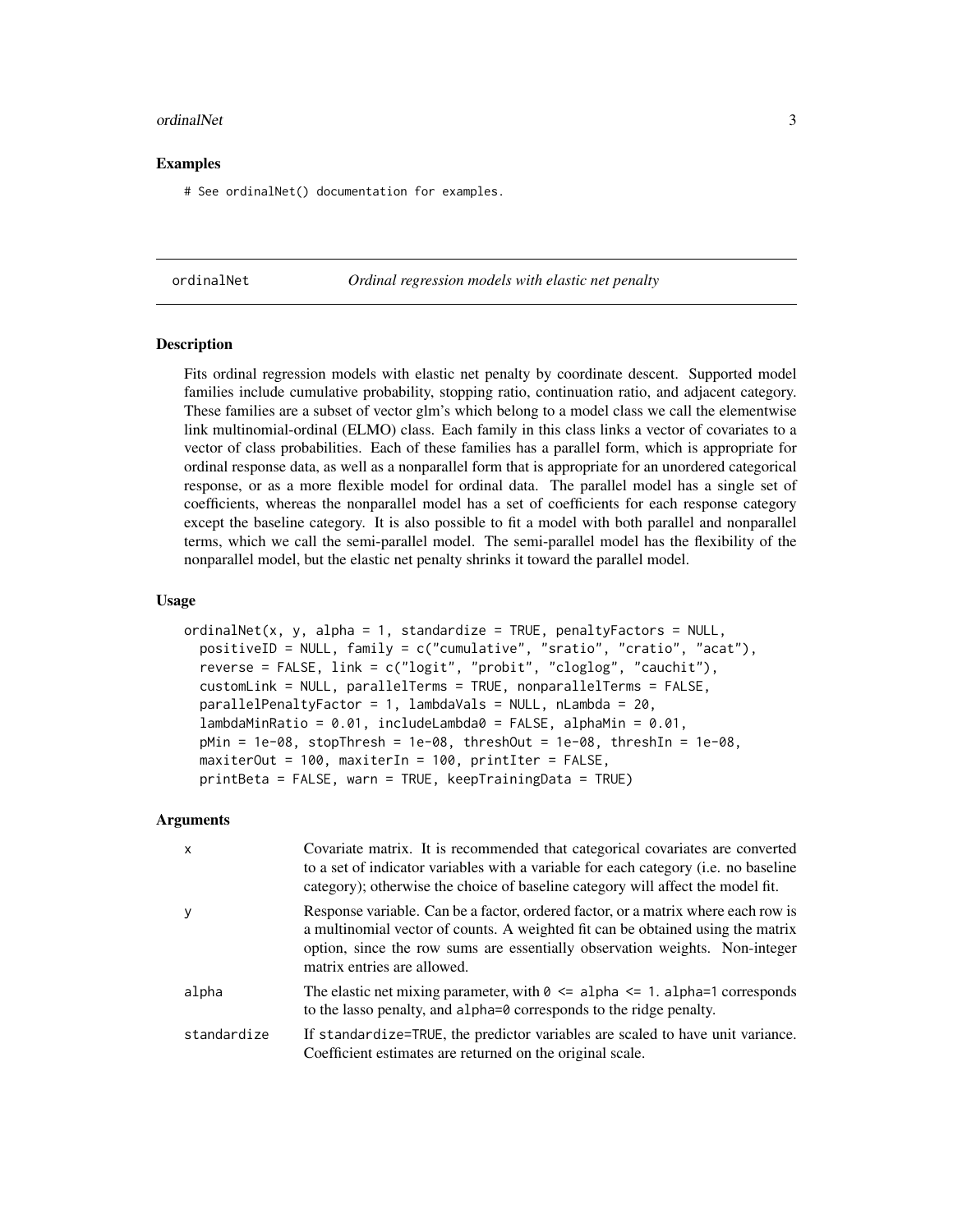|                       | penaltyFactors Optional nonnegative vector of penalty factors with length equal to the number<br>of columns in x. If this argument is used, then the penalty for each variable is<br>scaled by its corresponding factor. If NULL, the penalty factor is one for each<br>coefficient.                                                                                                                                     |
|-----------------------|--------------------------------------------------------------------------------------------------------------------------------------------------------------------------------------------------------------------------------------------------------------------------------------------------------------------------------------------------------------------------------------------------------------------------|
| positiveID            | Logical vector indicating whether each coefficient should be constrained to be<br>non-negative. If NULL, the default value is FALSE for all coefficients.                                                                                                                                                                                                                                                                |
| family                | Specifies the type of model family. Options are "cumulative" for cumulative<br>probability, "sratio" for stopping ratio, "cratio" for continuation ratio, and "acat"<br>for adjacent category.                                                                                                                                                                                                                           |
| reverse               | Logical. If TRUE, then the "backward" form of the model is fit, i.e. the model<br>is defined with response categories in reverse order. For example, the reverse<br>cumulative model with $K + 1$ response categories applies the link function to<br>the cumulative probabilities $P(Y \ge 2), \ldots, P(Y \ge K+1)$ , rather then $P(Y \le$<br>$1), \ldots, P(Y \leq K).$                                              |
| link                  | Specifies the link function. The options supported are logit, probit, complemen-<br>tary log-log, and cauchit. Only used if customLink=NULL.                                                                                                                                                                                                                                                                             |
| customLink            | Optional list containing a vectorized link function g, a vectorized inverse link<br>h, and the Jacobian function of the inverse link getQ. The Jacobian should be<br>defined as $\partial h(\eta)/\partial \eta^T$ (as opposed to the transpose of this matrix).                                                                                                                                                         |
| parallelTerms         | Logical. If TRUE, then parallel coefficient terms will be included in the model.<br>parallelTerms and nonparallelTerms cannot both be FALSE.                                                                                                                                                                                                                                                                             |
| nonparallelTerms      |                                                                                                                                                                                                                                                                                                                                                                                                                          |
|                       | Logical. if TRUE, then nonparallel coefficient terms will be included in the<br>model. parallelTerms and nonparallelTerms cannot both be FALSE.                                                                                                                                                                                                                                                                          |
| parallelPenaltyFactor |                                                                                                                                                                                                                                                                                                                                                                                                                          |
|                       | Nonnegative numeric value equal to one by default. The penalty on all parallel<br>terms is scaled by this factor (as well as variable-specific penaltyFactors).<br>Only used if parallelTerms=TRUE.                                                                                                                                                                                                                      |
| lambdaVals            | An optional user-specified lambda sequence (vector). If NULL, a sequence will be<br>generated based on nLambda and lambdaMinRatio. In this case, the maximum<br>lambda is the smallest value that sets all penalized coefficients to zero, and the<br>minimum lambda is the maximum value multiplied by the factor lambdaMinRatio.                                                                                       |
| nLambda               | Positive integer. The number of lambda values in the solution path. Only used<br>if lambdaVals=NULL.                                                                                                                                                                                                                                                                                                                     |
|                       | lambdaMinRatio A factor greater than zero and less than one. Only used if lambdaVals=NULL.                                                                                                                                                                                                                                                                                                                               |
| includeLambda0        | Logical. If TRUE, then zero is added to the end of the sequence of lambdaVals.<br>This is not done by default because it can significantly increase computational<br>time. An unpenalized saturated model may have infinite coefficient solutions, in<br>which case the fitting algorithm will still terminate when the relative change in<br>log-likelihood becomes small. Only used if lambdaVals=NULL.                |
| alphaMin              | max(alpha, alphaMin) is used to calculate the starting lambda value when<br>lambdaVals=NULL. In this case, the default lambda sequence begins with the<br>smallest lambda value such that all penalized coefficients are set to zero (i.e. the<br>value where the first penalized coefficient enters the solution path). The purpose<br>of this argument is to help select a starting value for the lambda sequence when |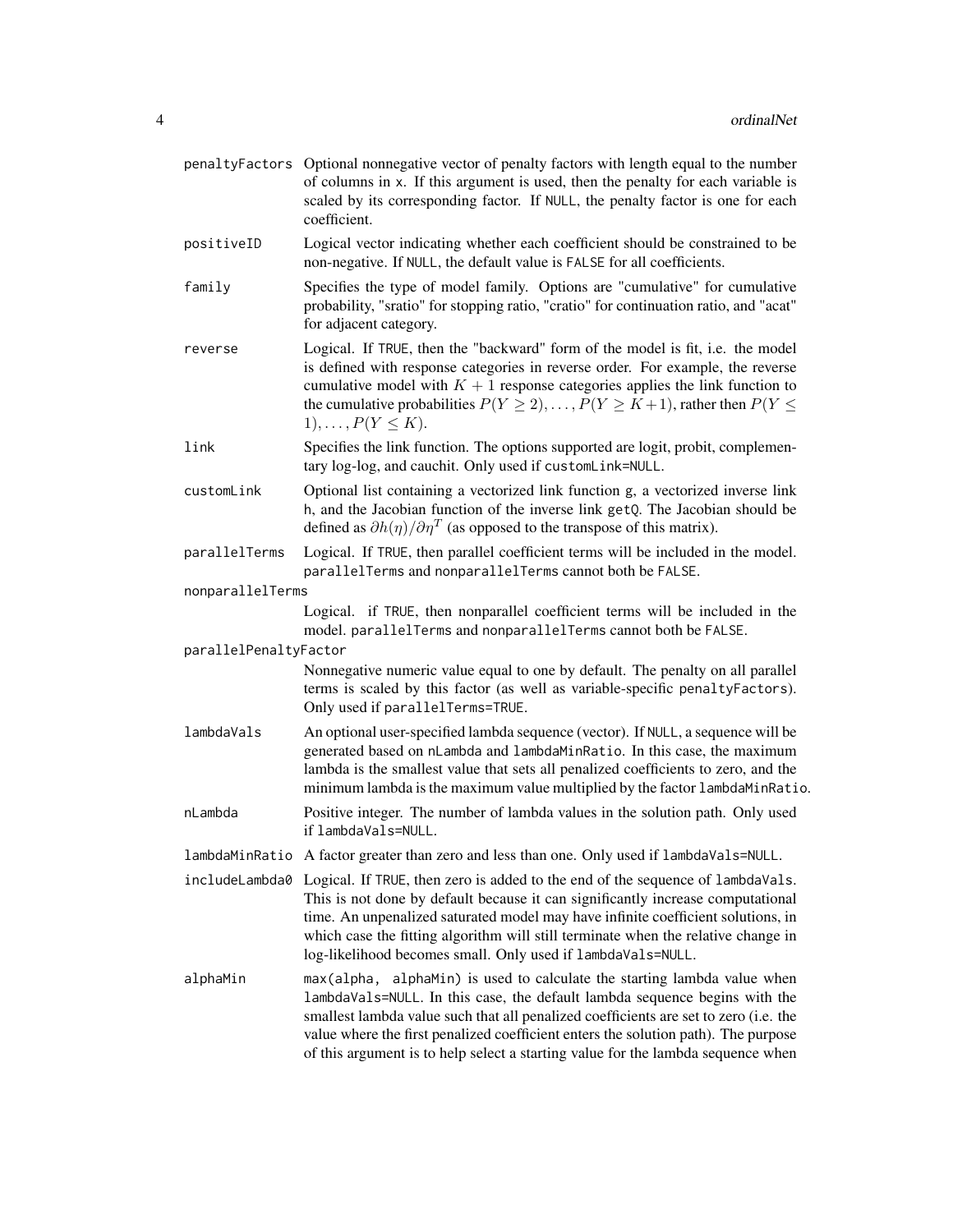|                  | $alpha = 0$ , because otherwise it would be infinite. Note that alphamin is only<br>used to determine the default lamba sequence and that the model is always fit<br>using alpha to calculate the penalty.                                                                                                                                                                                                                                              |
|------------------|---------------------------------------------------------------------------------------------------------------------------------------------------------------------------------------------------------------------------------------------------------------------------------------------------------------------------------------------------------------------------------------------------------------------------------------------------------|
| pMin             | Value greater than zero, but much less than one. During the optimization routine,<br>the Fisher information is calculated using fitted probabilities. For this calcula-<br>tion, fitted probabilities are capped below by this value to prevent numerical<br>instability.                                                                                                                                                                               |
| stopThresh       | In the relative log-likelihood change between successive lambda values falls<br>below this threshold, then the last model fit is used for all remaining lambda.                                                                                                                                                                                                                                                                                         |
| thresh0ut        | Convergence threshold for the coordinate descent outer loop. The optimization<br>routine terminates when the relative change in the penalized log-likelihood be-<br>tween successive iterations falls below this threshold. It is recommended to set<br>theshOut equal to threshIn.                                                                                                                                                                     |
| threshIn         | Convergence threshold for the coordinate descent inner loop. Each iteration con-<br>sists of a single loop through each coefficient. The inner loop terminates when<br>the relative change in the penalized approximate log-likelihood between succes-<br>sive iterations falls below this threshold. It is recommended to set the shout<br>equal to threshIn.                                                                                          |
| maxiterOut       | Maximum number of outer loop iterations.                                                                                                                                                                                                                                                                                                                                                                                                                |
| maxiterIn        | Maximum number of inner loop iterations.                                                                                                                                                                                                                                                                                                                                                                                                                |
| printIter        | Logical. If TRUE, the optimization routine progress is printed to the terminal.                                                                                                                                                                                                                                                                                                                                                                         |
| printBeta        | Logical. If TRUE, coefficient estimates are printed after each coordinate descent<br>outer loop iteration.                                                                                                                                                                                                                                                                                                                                              |
| warn             | Logical. If TRUE, the following warning message is displayed when fitting a<br>cumulative probability model with nonparallelTerms=TRUE (i.e. nonparallel<br>or semi-parallel model). "Warning message: For out-of-sample data, the cumu-<br>lative probability model with nonparallelTerms=TRUE may predict cumulative<br>probabilities that are not monotone increasing." The warning is displayed by<br>default, but the user may wish to disable it. |
| keepTrainingData |                                                                                                                                                                                                                                                                                                                                                                                                                                                         |
|                  | Logical. If TRUE, then x and y are saved with the returned "ordinalNet" object.<br>This allows predict.ordinalNet to return fitted values for the training data                                                                                                                                                                                                                                                                                         |

Details

The ordinalNet function fits regression models for a categorical response variable with  $K + 1$ levels. Conditional on the covariate vector  $x_i$  (the  $i^{th}$  row of x), each observation has a vector of  $K + 1$  class probabilities  $(p_{i1}, \ldots, p_{i(K+1)})$ . These probabilities sum to one, and can therefore be parametrized by  $p_i = (p_{i1}, \ldots, p_{iK})$ . The probabilities are mapped to a set of K quantities  $\delta_i = (\delta_{i1}, \dots, \delta_{iK}) \in (0, 1)^K$ , which depends on the choice of model family. The elementwise link function maps  $\delta_i$  to a set of K linear predictors. Together, the family and link specifiy a link function between  $p_i$  and  $\eta_i$ .

without passing a newx argument.

#### *Model families:*

Let Y denote the random response variable for a single observation, conditional on the covariates values of the observation. The random variable Y is discrete with support  $\{1, \ldots, K + 1\}$ . The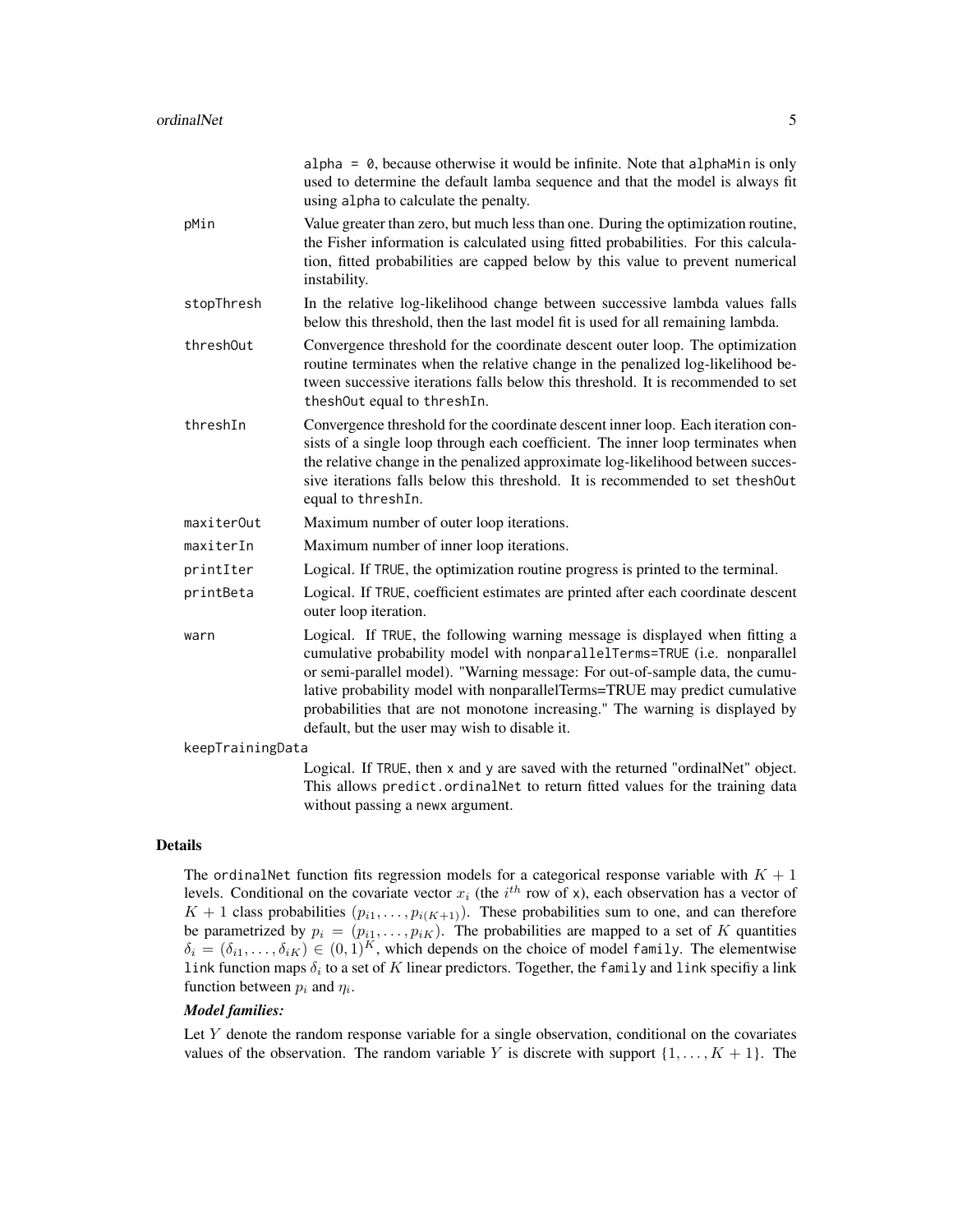following model families are defined according to these mappings between the class probabilities and the values  $\delta_1, \ldots, \delta_K$ :

Cumulative probability  $\delta_j = P(Y \leq j)$ Reverse cumulative probability  $\delta_i = P(Y \geq j + 1)$ Stopping ratio  $\delta_j = P(Y = j | Y \ge j)$ **Reverse stopping ratio**  $\delta_j = P(Y = j + 1 | Y \leq j + 1)$ Continuation ratio  $\delta_i = P(Y > j | Y \ge j)$ Reverse continuation ratio  $\delta_i = P(Y < j | Y \le j)$ Adjacent category  $\delta_j = P(Y = j + 1 | j \le Y \le j + 1)$ Reverse adjacent category  $\delta_i = P(Y = j | j \le Y \le j + 1)$ 

#### *Parallel, nonparallel, and semi-parallel model forms:*

Models within each of these families can take one of three forms, which have different definitions for the linear predictor  $\eta_i$ . Suppose each  $x_i$  has length P. Let b be a length P vector of regression coefficients. Let B be a  $P \times K$  matrix of regression coefficient. Let  $b_0$  be a vector of K intercept terms. The three model forms are the following:

 $\textbf{Parallel} \; \eta_i = b_0 + b^T x_i$  (parallelTerms=TRUE, nonparallelTerms=FALSE) **Nonparallel**  $\eta_i = b_0 + B^T x_i$  (parallelTerms=FALSE, nonparallelTerms=TRUE)  ${\bf Semi-parallel}$   $\eta_i=b_0+b^Tx_i+B^Tx_i$  (parallelTerms=TRUE, nonparallelTerms=TRUE)

The parallel form has the defining property of ordinal models, which is that a single linear combination  $b^T x_i$  shifts the cumulative class probabilities  $P(Y \leq j)$  in favor of either higher or lower categories. The linear predictors are parallel because they only differ by their intercepts  $(b_0)$ . The nonparallel form is a more flexible model, and it does not shift the cumulative probabilities together. The semi-parallel model is equivalent to the nonparallel model, but the elastic net penalty shrinks the semi-parallel coefficients toward a common value (i.e. the parallel model), as well as shrinking all coefficients toward zero. The nonparallel model, on the other hand, simply shrinks all coefficients toward zero. When the response categories are ordinal, any of the three model forms could be applied. When the response categories are unordered, only the nonparallel model is appropriate.

#### *Elastic net penalty:*

The elastic net penalty is defined for each model form as follows.  $\lambda$  and  $\alpha$  are the usual elastic net tuning parameters, where  $\lambda$  determines the degree to which coefficients are shrunk toward zero, and  $\alpha$  specifies the amound of weight given to the L1 norm and squared L2 norm penalties. Each covariate is allowed a unique penalty factor  $c_j$ , which is specified with the penaltyFactors argument. By default  $c_j = 1$  for all j. The semi-parallel model has a tuning parameter  $\rho$  which determines the degree to which the parallel coefficients are penalized. Small values of  $\rho$  will result in a fit closer to the parallel model, and large values of  $\rho$  will result in a fit closer to the nonparallel model.

**Parallel**  $\lambda \sum_{j=1}^{P} c_j \{\alpha | b_j | + \frac{1}{2}(1-\alpha)b_j^2\}$ **Nonparallel**  $\lambda \sum_{j=1}^{P} c_j \{\sum_{k=1}^{K} \alpha |B_{jk}| + \frac{1}{2}(1-\alpha)B_{jk}^2\}$ Semi-parallel  $\lambda[\rho \sum_{j=1}^P c_j \{\alpha | b_j | + \frac{1}{2}(1-\alpha)b_j^2\} + \sum_{j=1}^P c_j \{\sum_{k=1}^K \alpha |B_{jk} | + \frac{1}{2}(1-\alpha)B_{jk}^2\}]$ 

ordinalNet minimizes the following objective function. Let  $N$  be the number of observations, which is defined as the sum of the y elements when y is a matrix.

$$
objective = -1/N * loglik + penalty
$$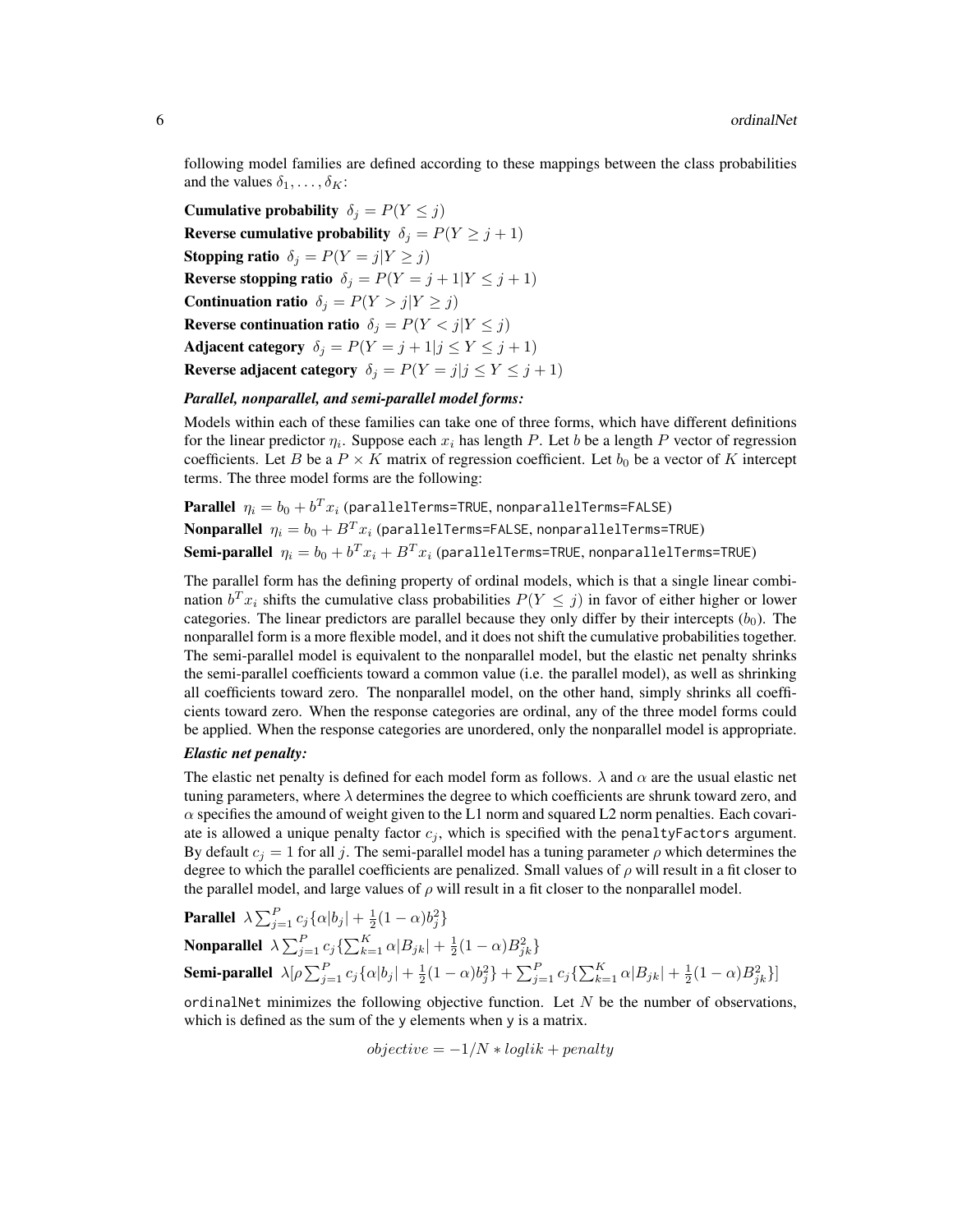#### ordinalNet 7

#### Value

An object with S3 class "ordinalNet". Model fit information can be accessed through the coef, predict, and summary methods.

- coefs Matrix of coefficient estimates, with each row corresponding to a lambda value. (If covariates were scaled with standardize=TRUE, the coefficients are returned on the original scale).
- lambdaVals Sequence of lambda values. If user passed a sequence to the lambdaVals, then it is this sequence. If lambdaVals argument was NULL, then it is the sequence generated.

loglik Log-likelihood of each model fit.

nNonzero Number of nonzero coefficients of each model fit, including intercepts.

aic AIC, defined as -2\*loglik + 2\*nNonzero.

- bic BIC, defined as  $-2 \times \text{loglik} + \log(N) \times \text{N}$ onzero.
- **devPct** Percentage deviance explained, defined as  $1 loglik/loglik<sub>0</sub>$ , where  $loglik<sub>0</sub>$  is the loglikelihood of the null model.
- iterOut Number of coordinate descent outer loop iterations until convergence for each lambda value.
- iterIn Number of coordinate descent inner loop iterations on last outer loop for each lambda value.
- dif Relative improvement in objective function on last outer loop for each lambda value. Can be used to diagnose convergence issues. If iterOut reached maxiterOut and dif is large, then maxiterOut should be increased. If dif is negative, this means the objective did not improve between successive iterations. This usually only occurs when the model is saturated and/or close to convergence, so a small negative value is not of concern. (When this happens, the algorithm is terminated for the current lambda value, and the coefficient estimates from the previous outer loop iteration are returned.)

nLev Number of response categories.

**nVar** Number of covariates in x.

xNames Covariate names.

args List of arguments passed to the ordinalNet function.

#### Examples

```
# Simulate x as independent standard normal
# Simulate y|x from a parallel cumulative logit (proportional odds) model
set.seed(1)
n < -50intercepts \leq c(-1, 1)beta \leq c(1, 1, 0, 0, 0)ncat <- length(intercepts) + 1 # number of response categories
p \le - length(beta) # number of covariates
x \le - matrix(rnorm(n*p), ncol=p) # n x p covariate matrix
eta <- c(x %*% beta) + matrix(intercepts, nrow=n, ncol=ncat-1, byrow=TRUE)
invlogit \le function(x) 1 / (1+exp(-x))
cumprob <- t(apply(eta, 1, invlogit))
prob <- cbind(cumprob, 1) - cbind(0, cumprob)
yint <- apply(prob, 1, function(p) sample(1:ncat, size=1, prob=p))
y <- as.factor(yint)
```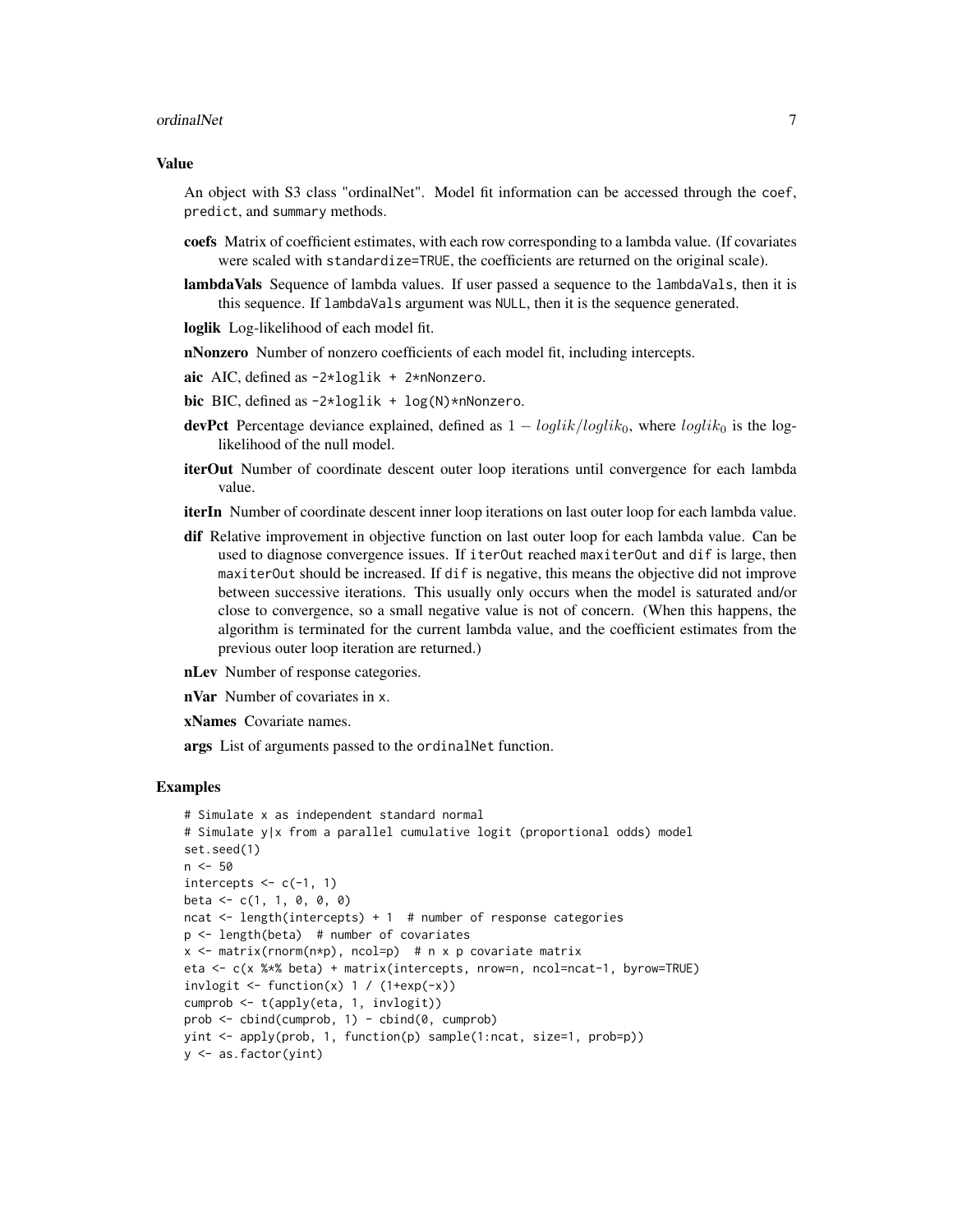```
# Fit parallel cumulative logit model
fit1 <- ordinalNet(x, y, family="cumulative", link="logit",
                   parallelTerms=TRUE, nonparallelTerms=FALSE)
summary(fit1)
coef(fit1)
coef(fit1, matrix=TRUE)
predict(fit1, type="response")
predict(fit1, type="class")
# Fit nonparallel cumulative logit model
fit2 <- ordinalNet(x, y, family="cumulative", link="logit",
                   parallelTerms=FALSE, nonparallelTerms=TRUE)
fit2
coef(fit2)
coef(fit2, matrix=TRUE)
predict(fit2, type="response")
predict(fit2, type="class")
# Fit semi-parallel cumulative logit model (with both parallel and nonparallel terms)
fit3 <- ordinalNet(x, y, family="cumulative", link="logit",
                   parallelTerms=TRUE, nonparallelTerms=TRUE)
fit3
coef(fit3)
coef(fit3, matrix=TRUE)
predict(fit3, type="response")
predict(fit3, type="class")
```
<span id="page-7-1"></span>ordinalNetCV *Uses K-fold cross validation to obtain out-of-sample log-likelihood and misclassification rates. Lambda is tuned within each cross validation fold.*

#### **Description**

The data is divided into K folds. ordinalNet is fit  $K$  times, each time leaving out one fold as a test set. For each of the  $K$  model fits, lambda can be tuned by AIC or BIC, or cross validation. If cross validation is used, the user can choose whether to user the best average out-of-sample loglikelihood, misclassification rate, Brier score, or percentage of deviance explained. The user can also choose the number of cross validation folds to use for tuning. Once the model is tuned, the out of sample log-likelihood, misclassification rate, Brier score, and percentage of deviance explained are calculated on the held out test set.

#### Usage

```
ordinalNetCV(x, y, lambdaVals = NULL, folds = NULL, nFolds = 5,
  nFoldsCV = 5, tuneMethod = c("cvLoglik", "cvMisclass", "cvBrier",
  "cvDevPct", "aic", "bic"), printProgress = TRUE, warn = TRUE, ...)
```
<span id="page-7-0"></span>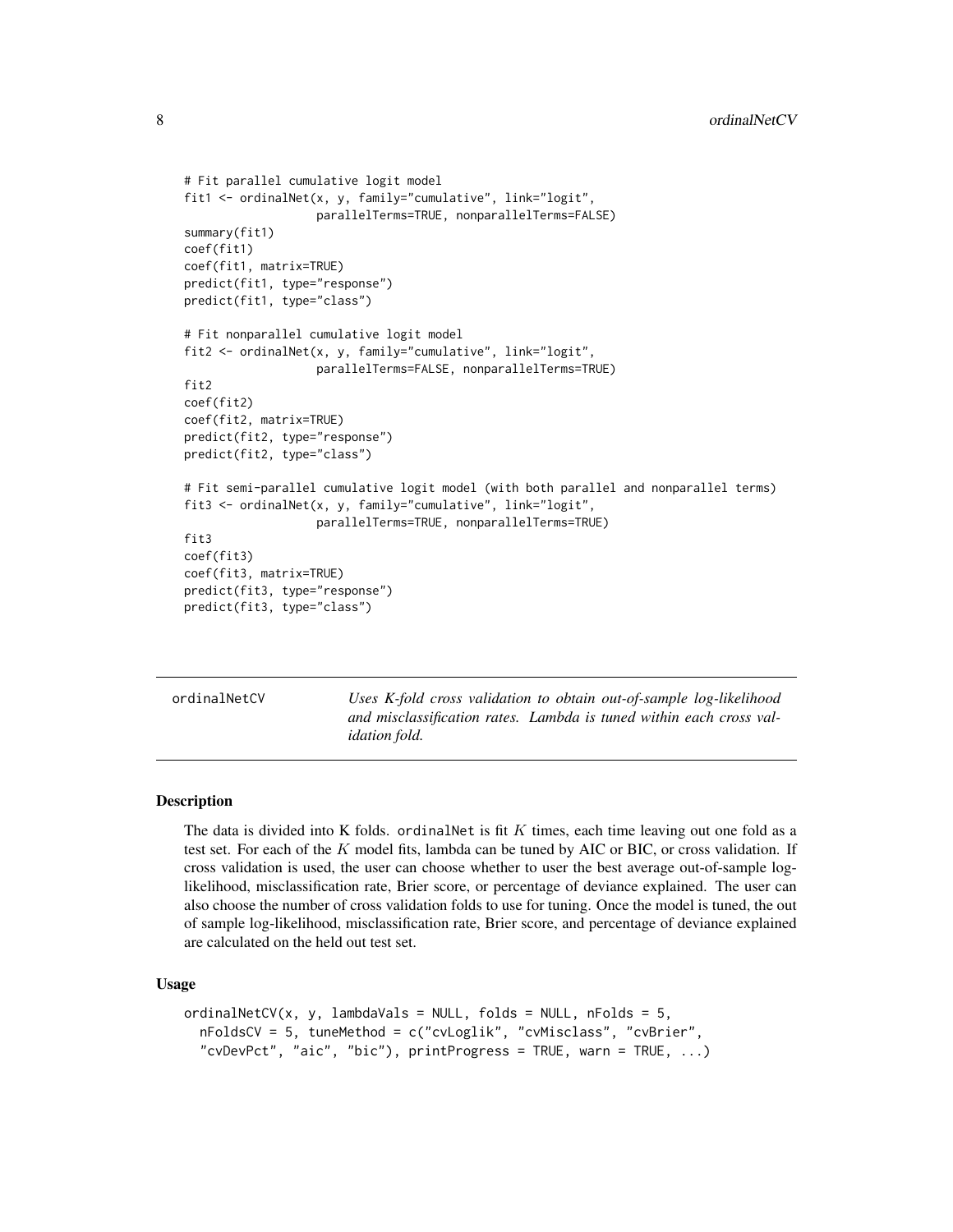#### Arguments

| X             | Covariate matrix.                                                                                                                                                                                                                                                                                                                                                                                                                                                                                                                                                                                                                                            |
|---------------|--------------------------------------------------------------------------------------------------------------------------------------------------------------------------------------------------------------------------------------------------------------------------------------------------------------------------------------------------------------------------------------------------------------------------------------------------------------------------------------------------------------------------------------------------------------------------------------------------------------------------------------------------------------|
| у             | Response variable. Can be a factor, ordered factor, or a matrix where each row is<br>a multinomial vector of counts. A weighted fit can be obtained using the matrix<br>option, since the row sums are essentially observation weights. Non-integer<br>matrix entries are allowed.                                                                                                                                                                                                                                                                                                                                                                           |
| lambdaVals    | An optional user-specified lambda sequence (vector). If NULL, a sequence will<br>be generated using the model fit to the full training data. This default se-<br>quence is based on nLambda and lambdaMinRatio, which can be passed as<br>additional arguments (otherwise ordinalNet default values are used). The<br>maximum lambda is the smallest value that sets all penalized coefficients to<br>zero, and the minimum lambda is the maximum value multiplied by the factor<br>lambdaMinRatio.                                                                                                                                                          |
| folds         | An optional list, where each element is a vector of row indices corresponding<br>to a different cross validation fold. Indices correspond to rows of the x matrix.<br>Each index number should be used in exactly one fold. If NULL, the data will<br>be randomly divided into equally-sized partitions. It is recommended to call<br>set. seed before calling ordinalNetCV for reproducibility.                                                                                                                                                                                                                                                             |
| nFolds        | Numer of cross validation folds. Only used if folds=NULL.                                                                                                                                                                                                                                                                                                                                                                                                                                                                                                                                                                                                    |
| nFoldsCV      | Number of cross validation folds used to tune lambda for each training set (i.e.<br>within each training fold). Only used of tuneMethod is "cvLoglik", "cvMis-<br>class", "cvBrier", or "cvDevPct.                                                                                                                                                                                                                                                                                                                                                                                                                                                           |
| tuneMethod    | Method used to tune lambda for each training set (ie. within each training fold).<br>The "cvLoglik", "cvMisclass", "cvBrier", and "cvDevPct" methods use cross<br>validation with nFoldsCV folds and select the lambda value with the best aver-<br>age out-of-sample performance. The "aic" and "bic" methods are less computa-<br>tionally intensive because they do not require the model to be fit multiple times.<br>Note that for the methods that require cross validation, the fold splits are deter-<br>mined randomly and cannot be specified by the user. The set. seed() function<br>should be called prior to ordinalNetCV for reproducibility. |
| printProgress | Logical. If TRUE the fitting progress is printed to the terminal.                                                                                                                                                                                                                                                                                                                                                                                                                                                                                                                                                                                            |
| warn          | Logical. If TRUE, the following warning message is displayed when fitting a<br>cumulative probability model with nonparallelTerms=TRUE (i.e. nonparallel<br>or semi-parallel model). "Warning message: For out-of-sample data, the cumu-<br>lative probability model with nonparallelTerms=TRUE may predict cumulative<br>probabilities that are not monotone increasing." The warning is displayed by<br>default, but the user may wish to disable it.                                                                                                                                                                                                      |
|               | Other arguments (besides x, y, lambdaVals, and warn) passed to ordinalNet.                                                                                                                                                                                                                                                                                                                                                                                                                                                                                                                                                                                   |

### Details

• The fold partition splits can be passed by the user via the folds argument. By default, the data are randomly divided into equally-sized partitions. Note that if lambda is tuned by cross validation, the fold splits are determined randomly and cannot be specified by the user. The set. seed function should be called prior to ordinalNetCV for reproducibility.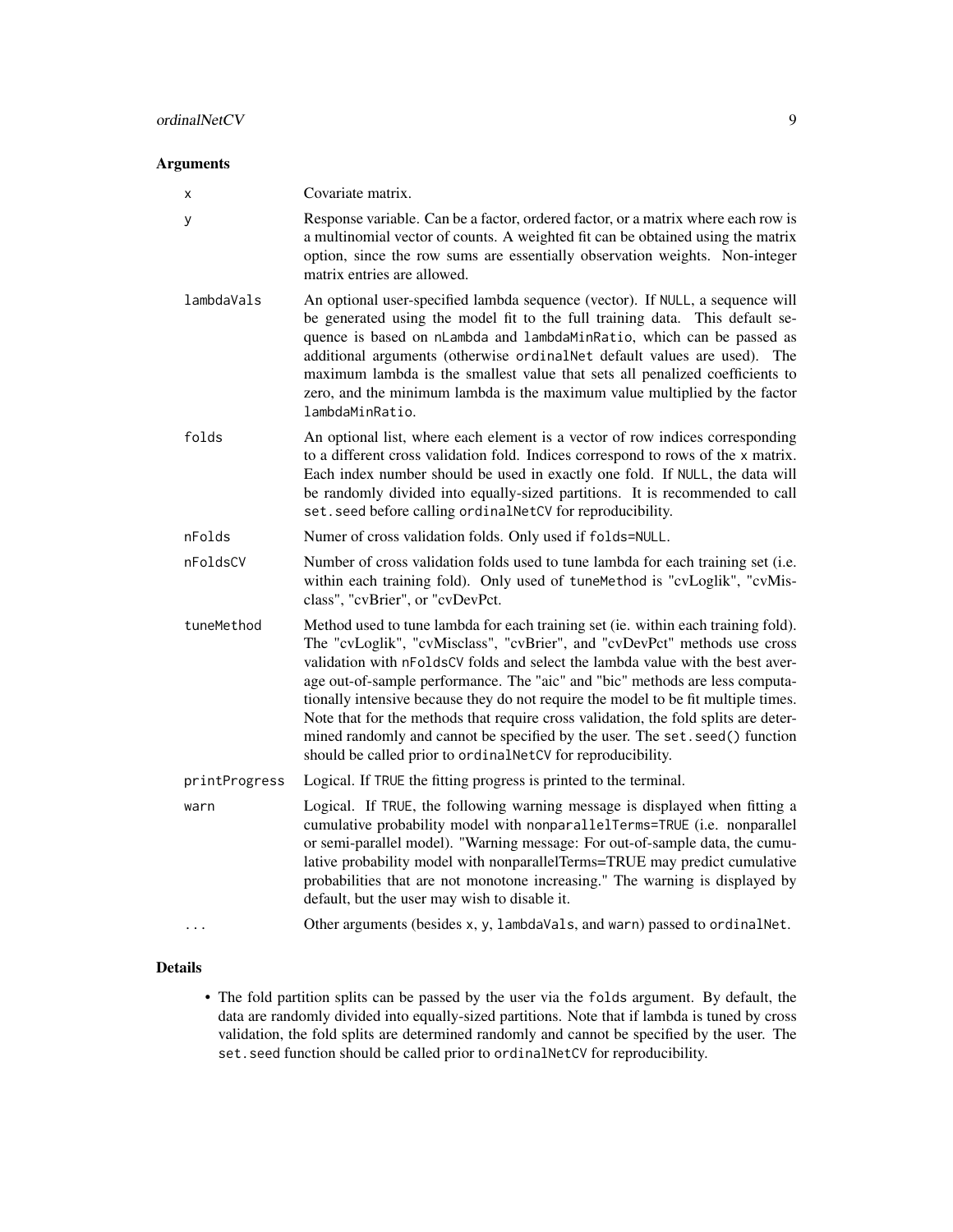- A sequence of lambda values can be passed by the user via the lambdaVals argument. By default, the sequence is generated by first fitting the model to the full data set (this sequence is determined by the nLambda and lambdaMinRatio arguments of ordinalNet).
- The standardize argument of ordinalNet can be modified through the additional arguments (...). If standardize=TRUE, then the data are scaled within each cross validation fold. If standardize=TRUE and lambda is tuned by cross validation, then the data are also scaled within each tuning sub-fold. This is done because scaling is part of the statistical procedure and should be repeated each time the procedure is applied.

#### Value

An S3 object of class "ordinalNetCV", which contains the following:

loglik Vector of out-of-sample log-likelihood values. Each value corresponds to a different fold.

misclass Vector of out-of-sample misclassificaton rates. Each value corresponds to a different fold.

**brier** Vector of out-of-sample Brier scores. Each value corresponds to a different fold.

- devPct Vector of out-of-sample percentages of deviance explained. Each value corresponds to a different fold.
- **bestLambdaIndex** The index of the value within the lambda sequence selected for each fold by the tuning method.

lambdaVals The sequence of lambda values used for all cross validation folds.

folds A list containing the index numbers of each fold.

fit An object of class "ordinalNet", resulting from fitting ordinalNet to the entire dataset.

#### Examples

```
## Not run:
# Simulate x as independent standard normal
# Simulate y|x from a parallel cumulative logit (proportional odds) model
set.seed(1)
n <- 50
intercepts \leq c(-1, 1)beta \leq -c(1, 1, 0, 0, 0)ncat \leq length(intercepts) + 1 # number of response categories
p \le - length(beta) # number of covariates
x \le matrix(rnorm(n*p), ncol=p) # n x p covariate matrix
eta <- c(x %*% beta) + matrix(intercepts, nrow=n, ncol=ncat-1, byrow=TRUE)
invlogit \le function(x) 1 / (1+exp(-x))
cumprob <- t(apply(eta, 1, invlogit))
prob \leftarrow \text{cbind}(\text{cumprob}, 1) - \text{cbind}(\emptyset, \text{cumprob})yint <- apply(prob, 1, function(p) sample(1:ncat, size=1, prob=p))
y <- as.factor(yint)
# Evaluate out-of-sample performance of the cumulative logit model
# when lambda is tuned by cross validation (best average out-of-sample log-likelihood)
cv <- ordinalNetCV(x, y, tuneMethod="cvLoglik")
summary(cv)
```
## End(Not run)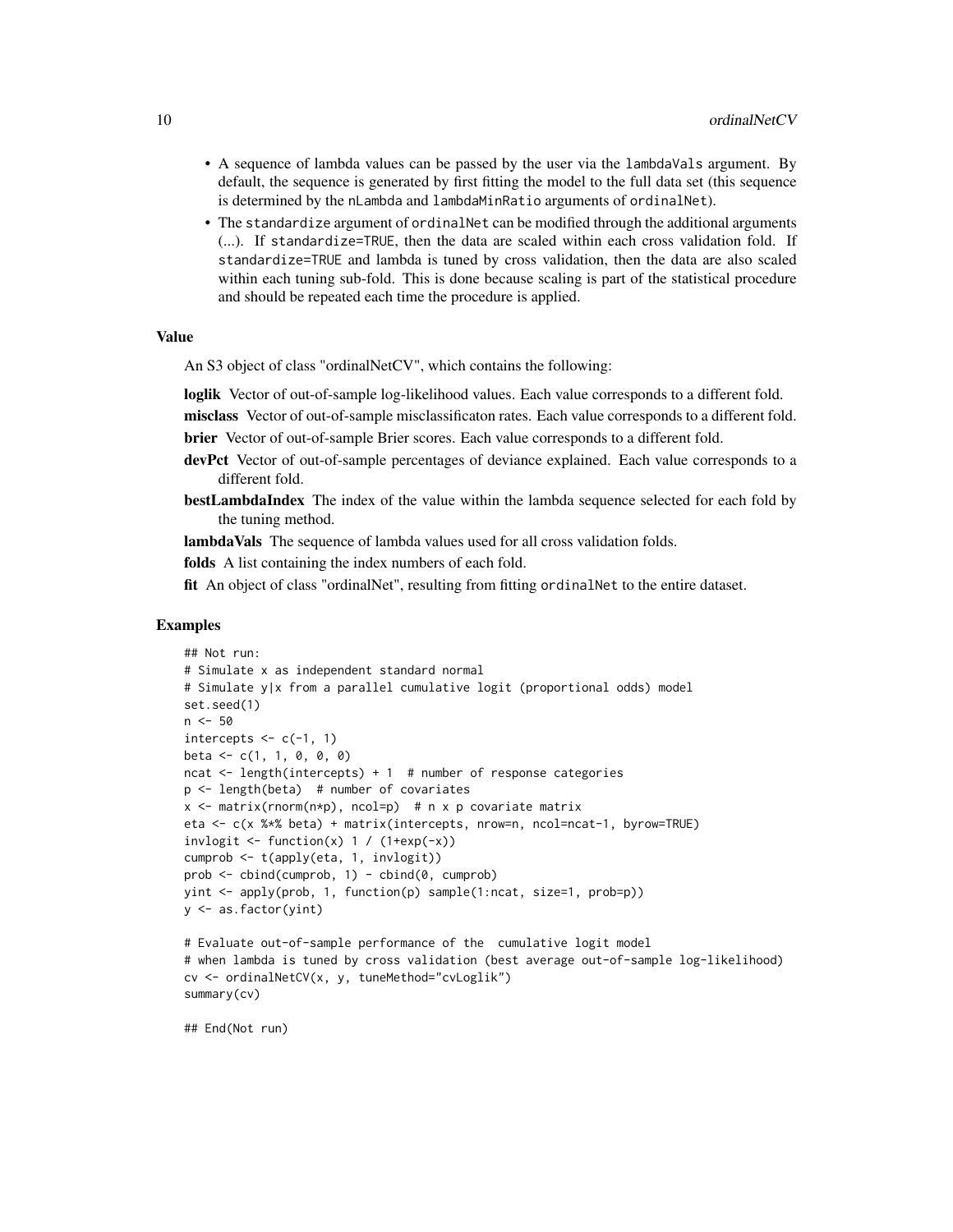<span id="page-10-1"></span><span id="page-10-0"></span>ordinalNetTune *Uses K-fold cross validation to obtain out-of-sample log-likelihood and misclassification rates for a sequence of lambda values.*

#### Description

The data is divided into K folds. ordinalNet is fit  $K$  times (K=nFolds), each time leaving out one fold as a test set. The same sequence of lambda values is used each time. The out-of-sample loglikelihood, misclassification rate, Brier score, and percentage of deviance explained are obtained for each lambda value from the held out test set. It is up to the user to determine how to tune the model using this information.

#### Usage

```
ordinalNetTune(x, y, lambdaVals = NULL, folds = NULL, nFolds = 5,
 printProgress = TRUE, warn = TRUE, ...)
```
#### Arguments

| x             | Covariate matrix.                                                                                                                                                                                                                                                                                                                                                                                                                                                                                   |
|---------------|-----------------------------------------------------------------------------------------------------------------------------------------------------------------------------------------------------------------------------------------------------------------------------------------------------------------------------------------------------------------------------------------------------------------------------------------------------------------------------------------------------|
| у             | Response variable. Can be a factor, ordered factor, or a matrix where each row is<br>a multinomial vector of counts. A weighted fit can be obtained using the matrix<br>option, since the row sums are essentially observation weights. Non-integer<br>matrix entries are allowed.                                                                                                                                                                                                                  |
| lambdaVals    | An optional user-specified lambda sequence (vector). If NULL, a sequence will<br>be generated using the model fit to the full training data. This default se-<br>quence is based on nLambda and lambdaMinRatio, which can be passed as<br>additional arguments (otherwise ordinalNet default values are used). The<br>maximum lambda is the smallest value that sets all penalized coefficients to<br>zero, and the minimum lambda is the maximum value multiplied by the factor<br>lambdaMinRatio. |
| folds         | An optional list, where each element is a vector of row indices corresponding<br>to a different cross validation fold. Indices correspond to rows of the x ma-<br>trix. Each index number should be used in exactly one fold. If NULL, the data<br>will be randomly divided into equal-sized partitions. It is recommended to use<br>set. seed before calling this function to make results reproducible.                                                                                           |
| nFolds        | Numer of cross validation folds. Only used if folds=NULL.                                                                                                                                                                                                                                                                                                                                                                                                                                           |
| printProgress | Logical. If TRUE the fitting progress is printed to the terminal.                                                                                                                                                                                                                                                                                                                                                                                                                                   |
| warn          | Logical. If TRUE, the following warning message is displayed when fitting a<br>cumulative probability model with nonparallelTerms=TRUE (i.e. nonparallel<br>or semi-parallel model). "Warning message: For out-of-sample data, the cumu-<br>lative probability model with nonparallelTerms=TRUE may predict cumulative<br>probabilities that are not monotone increasing." The warning is displayed by<br>default, but the user may wish to disable it.                                             |
| .             | Other arguments (besides x, y, lambdaVals, and warn) passed to ordinalNet.                                                                                                                                                                                                                                                                                                                                                                                                                          |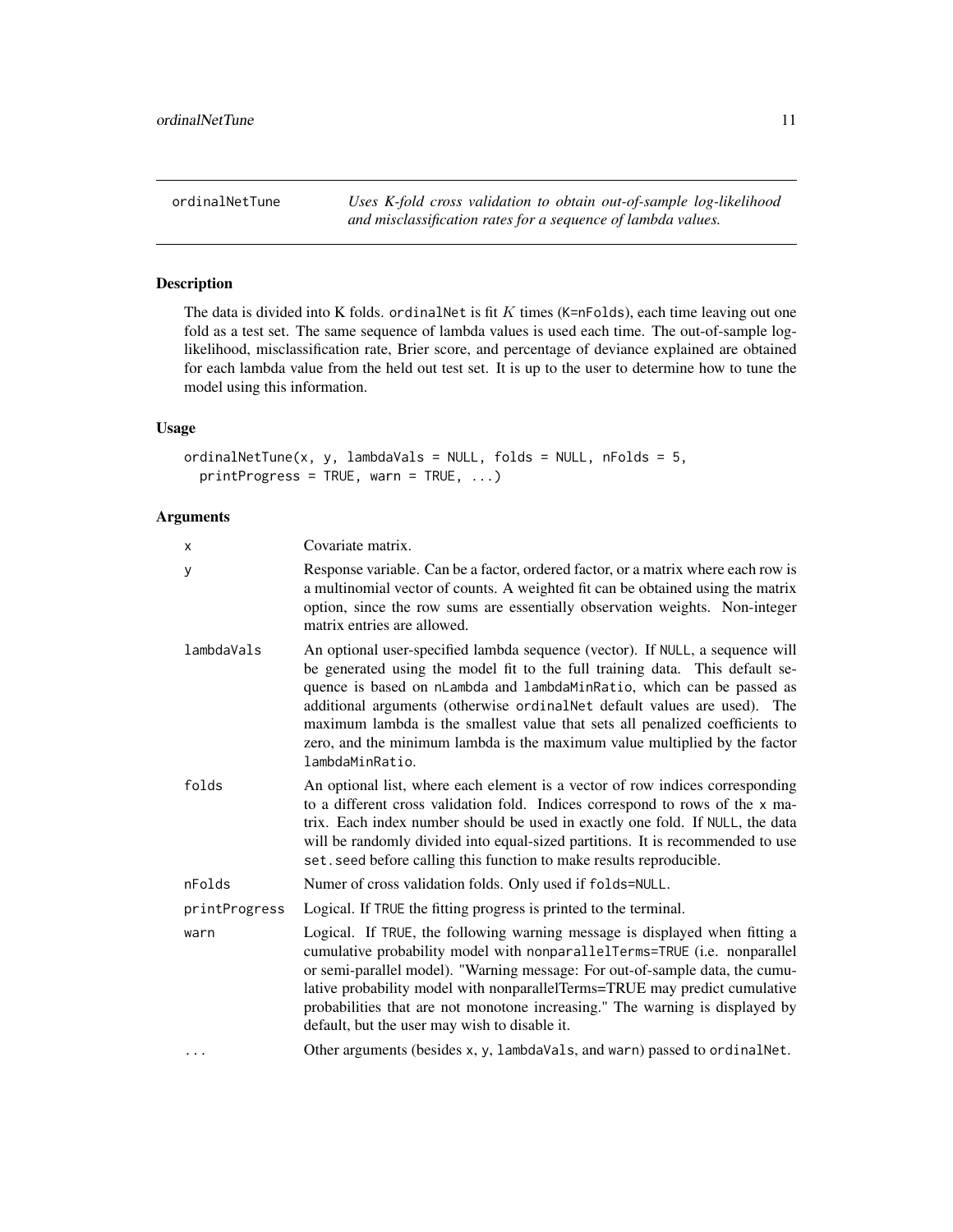#### Details

- The fold partition splits can be passed by the user via the folds argument. By default, the data are randomly divided into equally-sized partitions. The set.seed function should be called prior to ordinalNetCV for reproducibility.
- A sequence of lambda values can be passed by the user via the lambdaVals argument. By default, the sequence is generated by first fitting the model to the full data set (this sequence is determined by the nLambda and lambdaMinRatio arguments of ordinalNet).
- The standardize argument of ordinalNet can be modified through the additional arguments (...). If standardize=TRUE, then the data are scaled within each cross validation fold. This is done because scaling is part of the statistical procedure and should be repeated each time the procedure is applied.

#### Value

An S3 object of class "ordinalNetTune", which contains the following:

- loglik Matrix of out-of-sample log-likelihood values. Each row corresponds to a lambda value, and each column corresponds to a fold.
- misclass Matrix of out-of-sample misclassificaton rates. Each row corresponds to a lambda value, and each column corresponds to a fold.
- brier Matrix of out-of-sample Brier scores. Each row corresponds to a lambda value, and each column corresponds to a fold.
- devPct Matrix of out-of-sample percentages of deviance explained. Each row corresponds to a lambda value, and each column corresponds to a fold.
- lambdaVals The sequence of lambda values used for all cross validation folds.
- folds A list containing the index numbers of each fold.
- fit An object of class "ordinalNet", resulting from fitting ordinalNet to the entire dataset.

#### Examples

```
## Not run:
# Simulate x as independent standard normal
# Simulate y|x from a parallel cumulative logit (proportional odds) model
set.seed(1)
n < -50intercepts \leq c(-1, 1)beta \leq -c(1, 1, 0, 0, 0)ncat \leq length(intercepts) + 1 # number of response categories
p \le - length(beta) # number of covariates
x \le matrix(rnorm(n*p), ncol=p) # n x p covariate matrix
eta <- c(x %*% beta) + matrix(intercepts, nrow=n, ncol=ncat-1, byrow=TRUE)
invlogit \le function(x) 1 / (1+exp(-x))
cumprob <- t(apply(eta, 1, invlogit))
prob <- cbind(cumprob, 1) - cbind(0, cumprob)
yint <- apply(prob, 1, function(p) sample(1:ncat, size=1, prob=p))
y <- as.factor(yint)
```
# Fit parallel cumulative logit model; select lambda by cross validation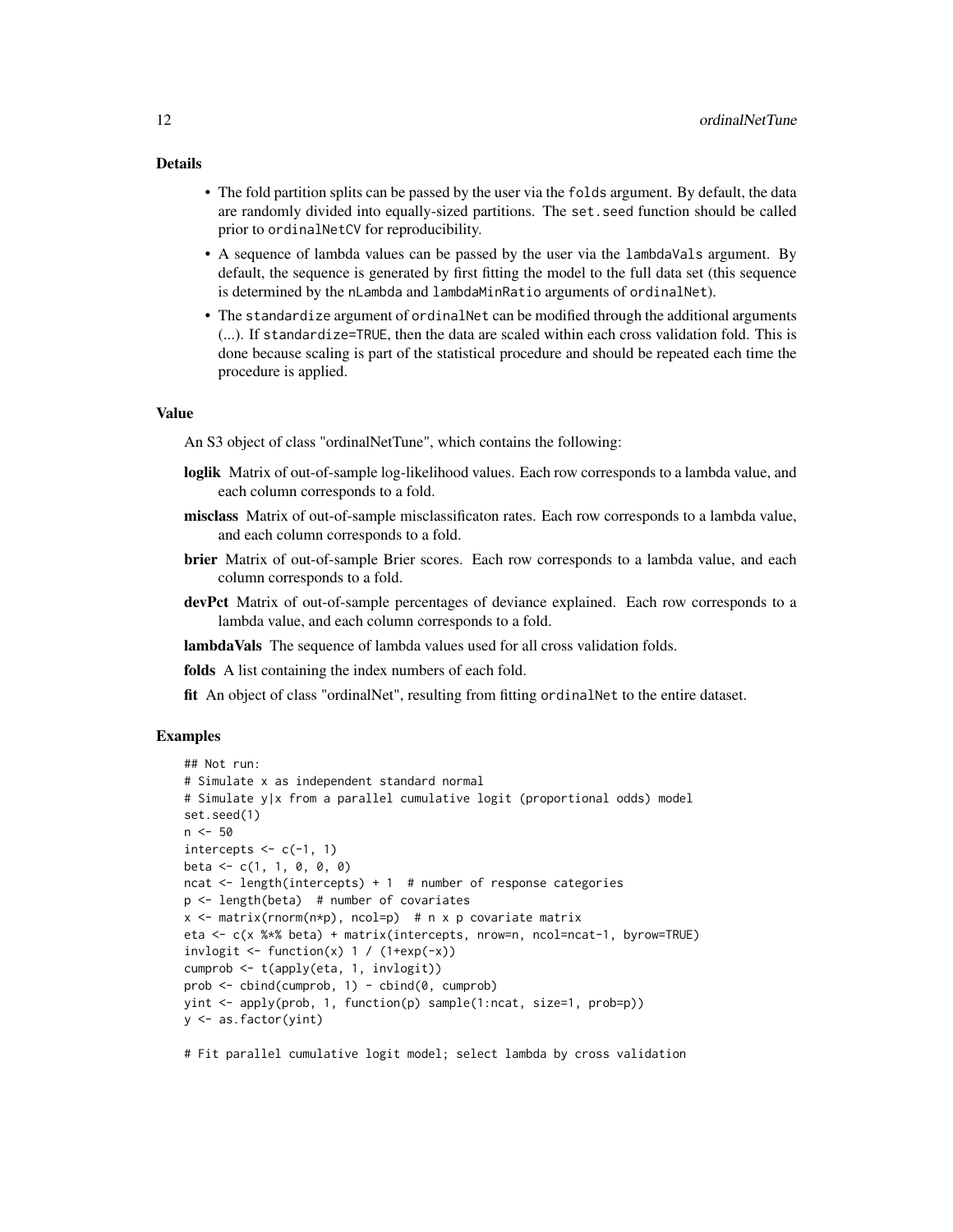#### <span id="page-12-0"></span>plot.ordinalNetTune 13

```
tunefit <- ordinalNetTune(x, y)
summary(tunefit)
plot(tunefit)
bestLambdaIndex <- which.max(rowMeans(tunefit$loglik))
coef(tunefit$fit, whichLambda=bestLambdaIndex, matrix=TRUE)
predict(tunefit$fit, whichLambda=bestLambdaIndex)
```
## End(Not run)

plot.ordinalNetTune *Plot method for "ordinalNetTune" object.*

#### Description

Plots the average out-of-sample log-likelihood, misclassification rate, Brier score, or percentage of deviance explained for each lambda value in the solution path. The averae is taken over all cross validation folds.

#### Usage

```
## S3 method for class 'ordinalNetTune'
plot(x, type = c("loglik", "misclass", "brier",
  "devPct"), ...)
```
#### Arguments

|          | An "ordinalNetTune" S3 object.                                                           |
|----------|------------------------------------------------------------------------------------------|
| type     | Which performance measure to plot. Either "loglik", "misclass", "brier", or<br>"devPct". |
| $\cdots$ | Additional plot arguments.                                                               |

#### See Also

[ordinalNetTune](#page-10-1)

#### Examples

# See ordinalNetTune() documentation for examples.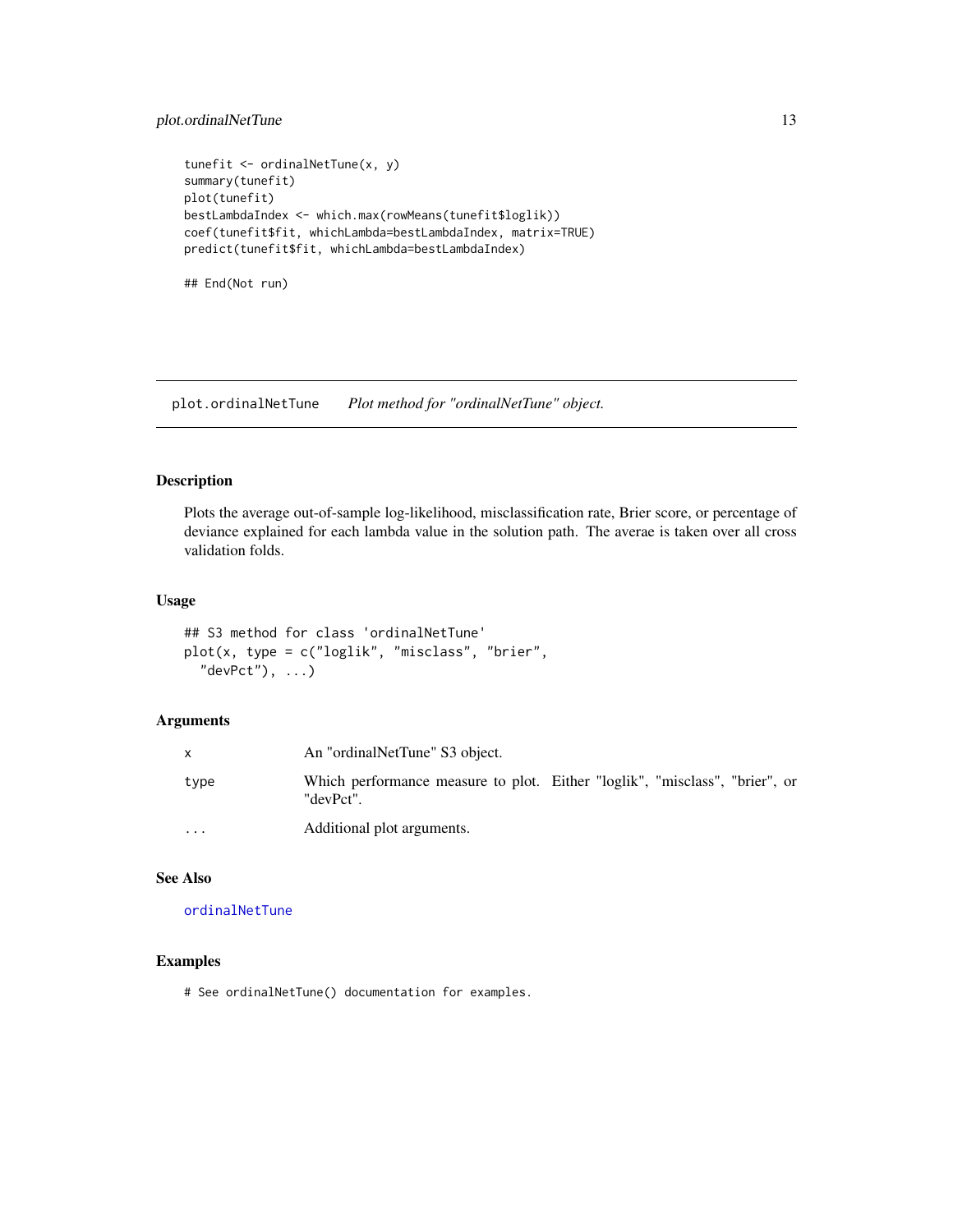#### <span id="page-13-0"></span>Description

Obtains predicted probabilities, predicted class, or linear predictors.

#### Usage

```
## S3 method for class 'ordinalNet'
predict(object, newx = NULL, whichLambda = NULL,
 criteria = c("aic", "bic"), type = c("response", "class", "link"), ...)
```
#### Arguments

| object      | An "ordinalNet" S3 object.                                                                                                                                                                                                                           |
|-------------|------------------------------------------------------------------------------------------------------------------------------------------------------------------------------------------------------------------------------------------------------|
| newx        | Optional covariate matrix. If NULL, fitted values will be obtained for the train-<br>ing data, as long as the model was fit with the argument keepTrainingData=TRUE.                                                                                 |
| whichLambda | Optional index number of the desired lambda value within the solution path<br>sequence.                                                                                                                                                              |
| criteria    | Selects the best lambda value by AIC or BIC. Only used if which Lambda=NULL.                                                                                                                                                                         |
| type        | The type of prediction required. Type "response" returns a matrix of fitted prob-<br>abilities. Type "class" returns a vector containing the class number with the<br>highest fitted probability. Type "link" returns a matrix of linear predictors. |
| $\ddots$    | Not used. Additional predict arguments.                                                                                                                                                                                                              |

#### Value

The object returned depends on type.

#### See Also

#### [ordinalNet](#page-2-1)

### Examples

# See ordinalNet() documentation for examples.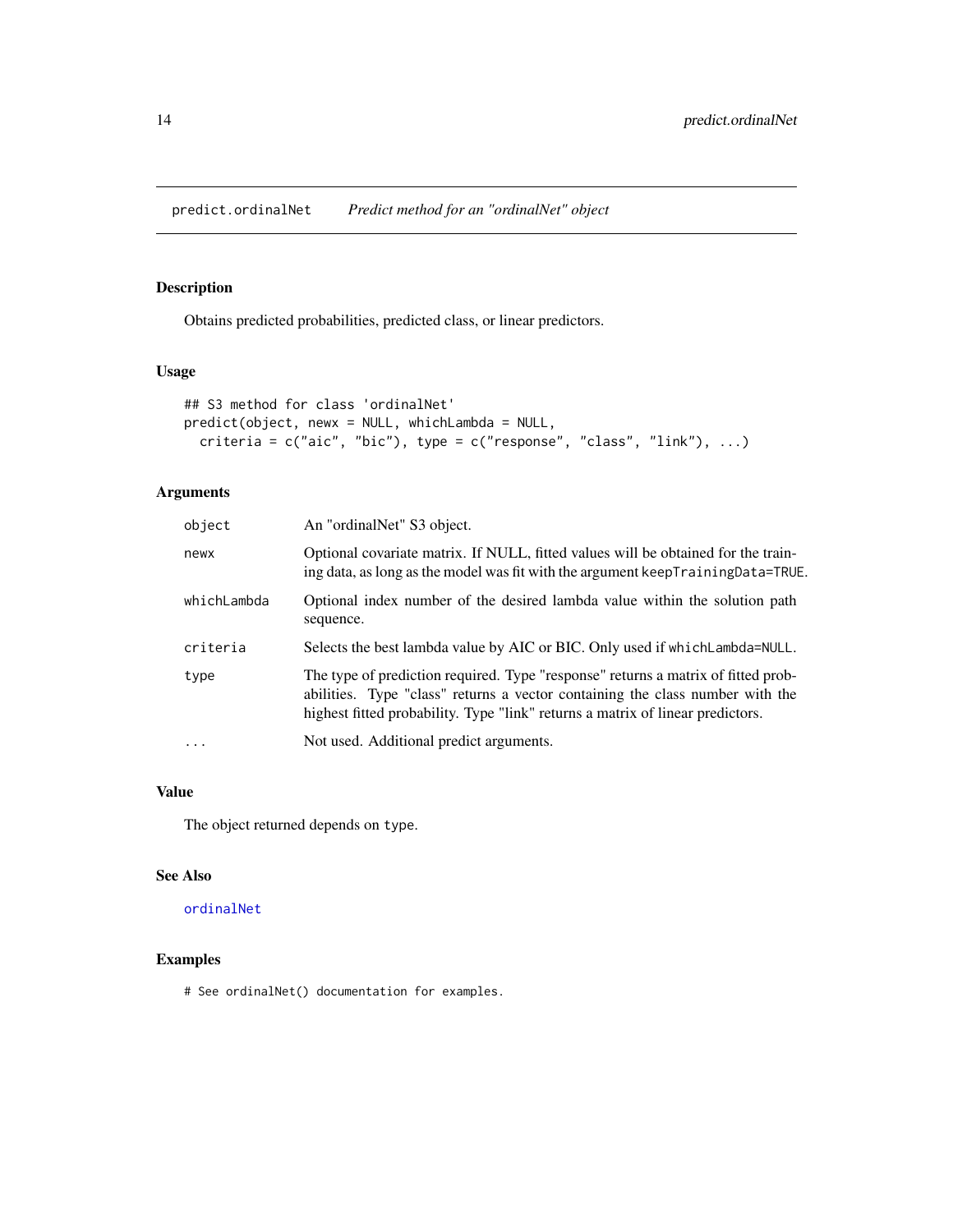<span id="page-14-0"></span>print.ordinalNet *Print method for an "ordinalNet" object.*

#### Description

Prints the data frame returned by the summary.ordinalNet() method.

#### Usage

```
## S3 method for class 'ordinalNet'
print(x, \ldots)
```
#### Arguments

| X        | An "ordinalNet" S3 object            |
|----------|--------------------------------------|
| $\cdots$ | Not used. Additional plot arguments. |

#### See Also

[ordinalNet](#page-2-1)

#### Examples

# See ordinalNet() documentation for examples.

print.ordinalNetCV *Print method for an "ordinalNetCV" object.*

#### Description

Prints the data frame returned by the summary.ordinalNetCV() method.

#### Usage

```
## S3 method for class 'ordinalNetCV'
print(x, \ldots)
```
#### Arguments

|                         | An "ordinalNetCV" S3 object           |
|-------------------------|---------------------------------------|
| $\cdot$ $\cdot$ $\cdot$ | Not used. Additional print arguments. |

#### See Also

[ordinalNetCV](#page-7-1)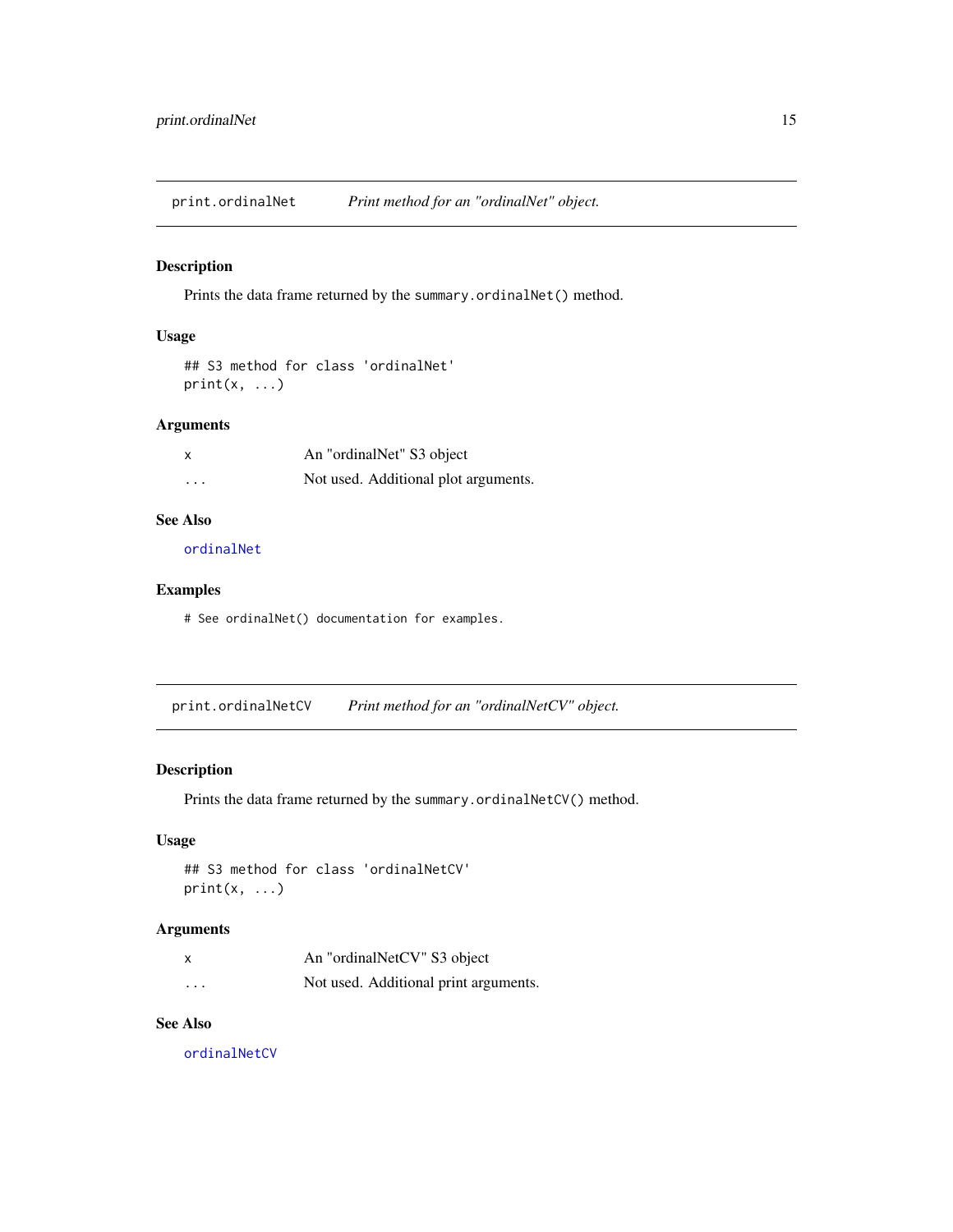#### <span id="page-15-0"></span>Examples

# See ordinalNetCV() documentation for examples.

print.ordinalNetTune *Print method for an "ordinalNetTune" object.*

#### Description

Prints the data frame returned by the summary.ordinalNetTune() method.

#### Usage

```
## S3 method for class 'ordinalNetTune'
print(x, \ldots)
```
#### Arguments

| x                       | An "ordinalNetTune" S3 object.        |
|-------------------------|---------------------------------------|
| $\cdot$ $\cdot$ $\cdot$ | Not used. Additional print arguments. |

#### See Also

[ordinalNetTune](#page-10-1)

#### Examples

# See ordinalNetTune() documentation for examples.

summary.ordinalNet *Summary method for an "ordinalNet" object.*

#### Description

Provides a data frame which summarizes the model fit at each lambda value in the solution path.model fit summary as a data frame.

#### Usage

```
## S3 method for class 'ordinalNet'
summary(object, ...)
```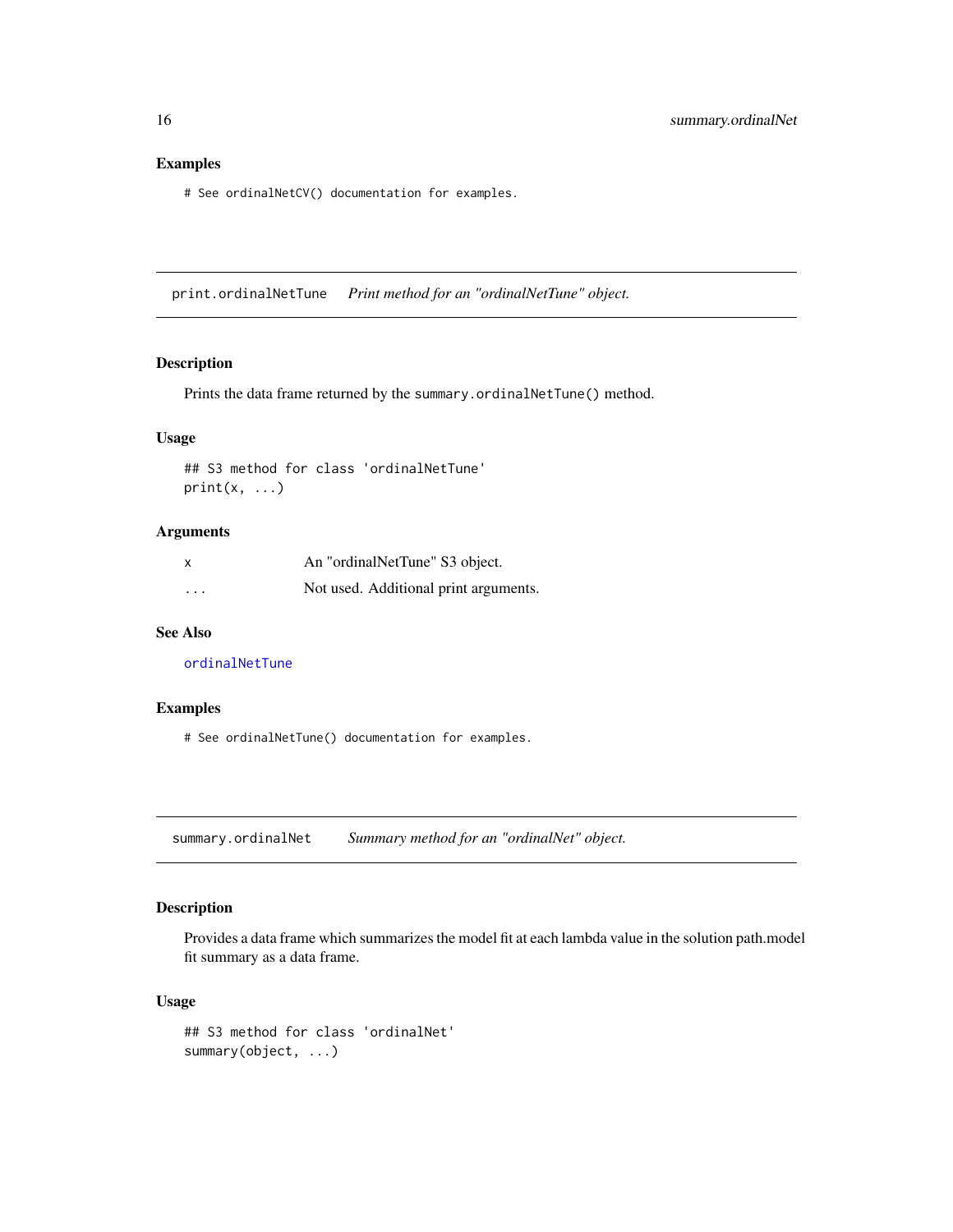#### <span id="page-16-0"></span>**Arguments**

| object                  | An "ordinalNet" S3 object               |
|-------------------------|-----------------------------------------|
| $\cdot$ $\cdot$ $\cdot$ | Not used. Additional summary arguments. |

#### Value

A data frame containing a record for each lambda value in the solution path. Each record contains the following fields: lambda value, degrees of freedom (number of nonzero parameters), loglikelihood, AIC, BIC, and percent deviance explained.

#### See Also

[ordinalNet](#page-2-1)

#### Examples

# See ordinalNet() documentation for examples.

summary.ordinalNetCV *Summary method for an "ordinalNetCV" object.*

#### Description

Provides a data frame which summarizes the cross validation results, which can be used as an estimate of the out-of-sample performance of a model tuned by a particular method.

#### Usage

```
## S3 method for class 'ordinalNetCV'
summary(object, ...)
```
#### Arguments

| object                  | An "ordinalNetCV" S3 object             |
|-------------------------|-----------------------------------------|
| $\cdot$ $\cdot$ $\cdot$ | Not used. Additional summary arguments. |

#### Value

A data frame containing a record for each cross validation fold. Each record contains the following: lambda value, log-likelihood, misclassification rate, Brier score, and percentage of deviance explained.

#### See Also

[ordinalNetCV](#page-7-1)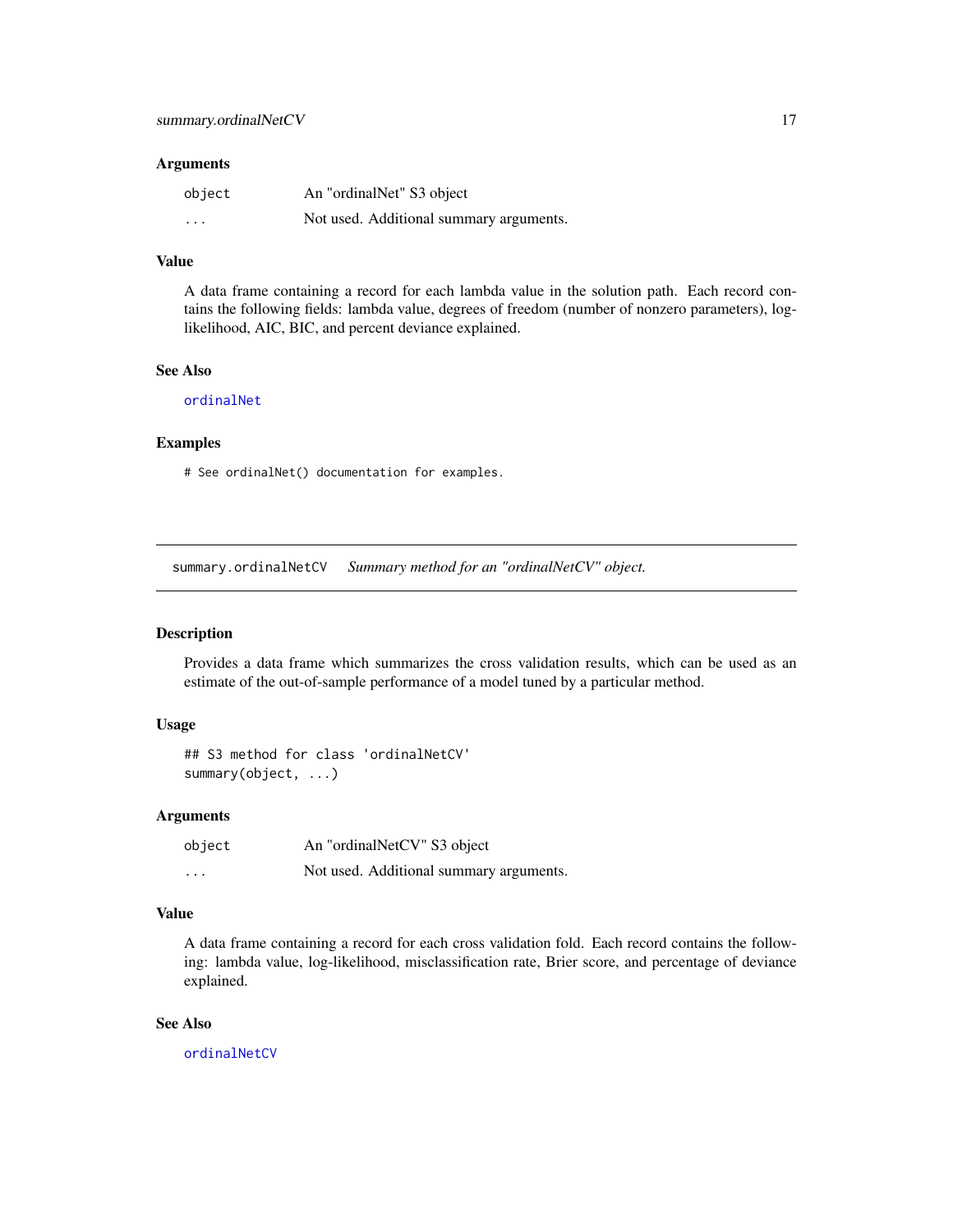#### <span id="page-17-0"></span>Examples

# See ordinalNetCV() documentation for examples.

summary.ordinalNetTune

*Summary method for an "ordinalNetTune" object.*

#### Description

Provides a data frame which summarizes the cross validation results and may be useful for selecting an appropriate value for the tuning parameter lambda.

#### Usage

## S3 method for class 'ordinalNetTune' summary(object, ...)

#### Arguments

| object   | An "ordinalNetTune" S3 object.          |
|----------|-----------------------------------------|
| $\cdots$ | Not used. Additional summary arguments. |

#### Value

A data frame containing a record for each lambda value in the solution path. Each record contains the following: lambda value, average log-likelihood, average misclassification rate, average Brier score, and average percentage of deviance explained. Averages are taken across all cross validation folds.

#### See Also

[ordinalNetTune](#page-10-1)

#### Examples

# See ordinalNetTune() documentation for examples.